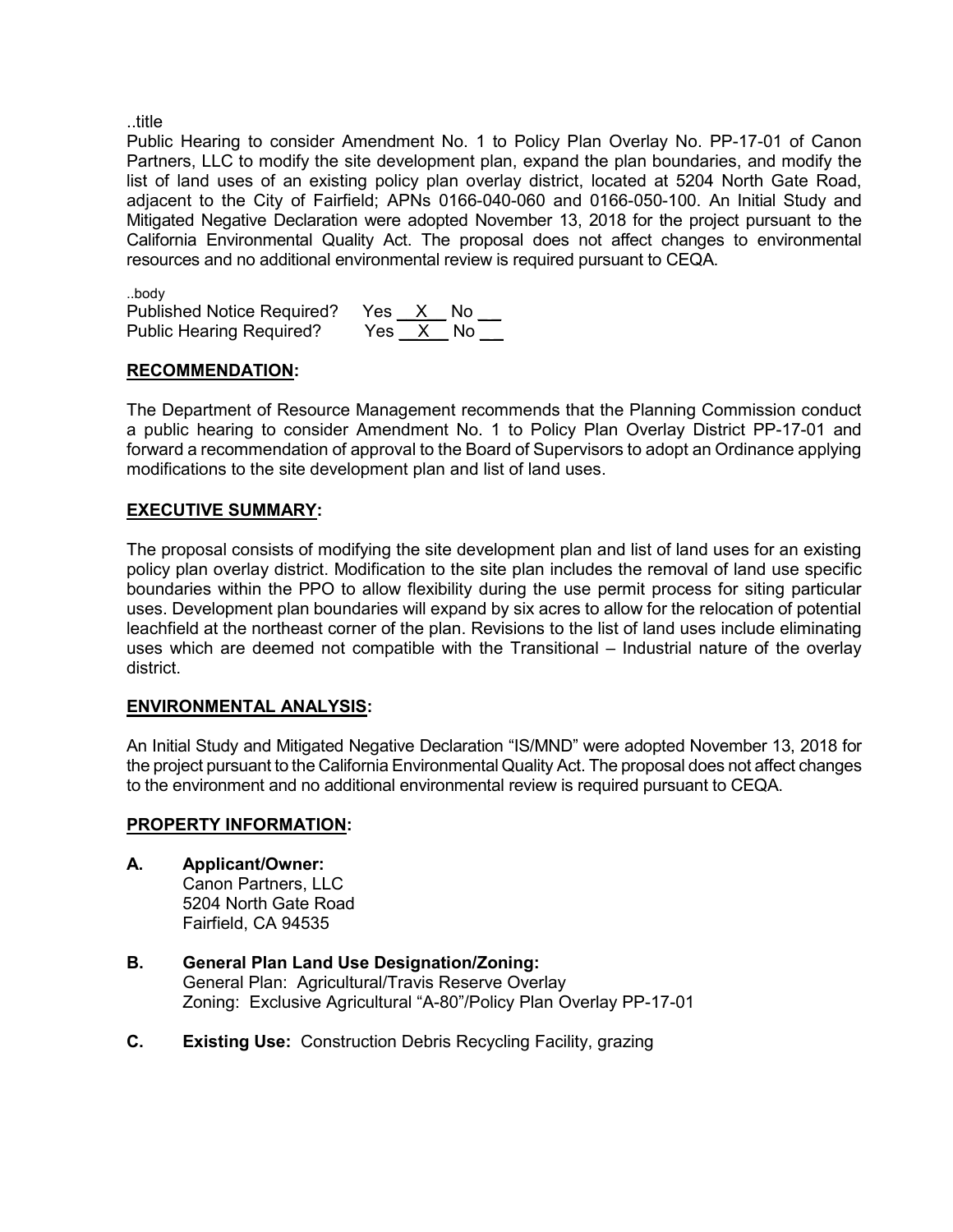### **D. Adjacent Zoning and Uses:**

North: Exclusive Agriculture "A-40" – Grazing South: Exclusive Agriculture "A-80" – Grazing East: Exclusive Agriculture "A-80" – Grazing West: Urban Industrial (City of Fairfield) – Grazing

### **BACKGROUND:**

On November 13, 2018 the Solano County Board of Supervisors adopted Ordinance No. 2018- 1801 to amend Chapter 28 of the Solano County Code to rezone 83.5 acres located east of the intersection of North Gate Road and Canon Road by adding Policy Plan Overlay District PP-17-01 to the property. The objective of the PPO is to provide for the relocation of existing businesses from the Fairfield Train Station development area to the subject site, on a temporary basis, until businesses have the opportunity to transition to a permanent location within the City of Fairfield on the adjacent parcels to the west.

The PPO is established on 83.5 acres of the subject property. The property is comprised of two Assessor's Parcels totaling 302 acres. The balance of the property that is not subject to the overlay district retains the underlying Exclusive Agriculture "A-80" Zoning.

On February 4, 2016 the Planning Commission granted Use Permit U-15-04 to Go Green Asphalt, Inc. to construct and operate a recycling yard. On September 6, 2018 the Planning Commission granted Minor Revision 1 to convert the Go Green facility into a Type A Inert Debris Recycling Center which operates on 47 acres within the PPO.

On September 6, 2018 the Planning Commission granted Use Permit U-17-03 to Bubbling Well Pet Memorial Park, Inc. to authorize an animal crematorium within the PPO boundaries. The facility has not been constructed.

On November 5, 2020 the Zoning Administrator granted Use Permit U-19-05 to Canon Partners, LLC to establish a 10-acre storage yard as a Transitional Commercial land use within the PPO boundaries. The facility has not been constructed.

### **ANALYSIS:**

### **ENVIRONMENTAL SETTING:**

The subject property is relatively flat, exhibiting slopes of less than six percent. The site generally slopes downward to the east with elevations of 130 feet above sea level along the western property line, then dropping to 95 feet ASL along the eastern lot line. An agricultural buffer has been developed along the northern and western extent of the policy plan overlay boundaries. The buffer area includes soil infill to slope away from constructed berms out towards the natural grade of the lot. An orchard is intended to be planted within these areas.

Surrounding properties exhibit characteristics similar to those of the subject site. The parcels are relatively flat and utilized agriculturally for pastureland and grazing. The State Department of Water Resources operates a water tank as part of the North Bay Aqueduct project 500 feet south of the site. The nearest residential development is approximately one mile south at the military base. Properties to the west of the subject site are located within Fairfield city limits. The land to the west is currently undeveloped; however, the Fairfield Train Station Specific Plan designates this area for various industrial, manufacturing, and commercial service land uses.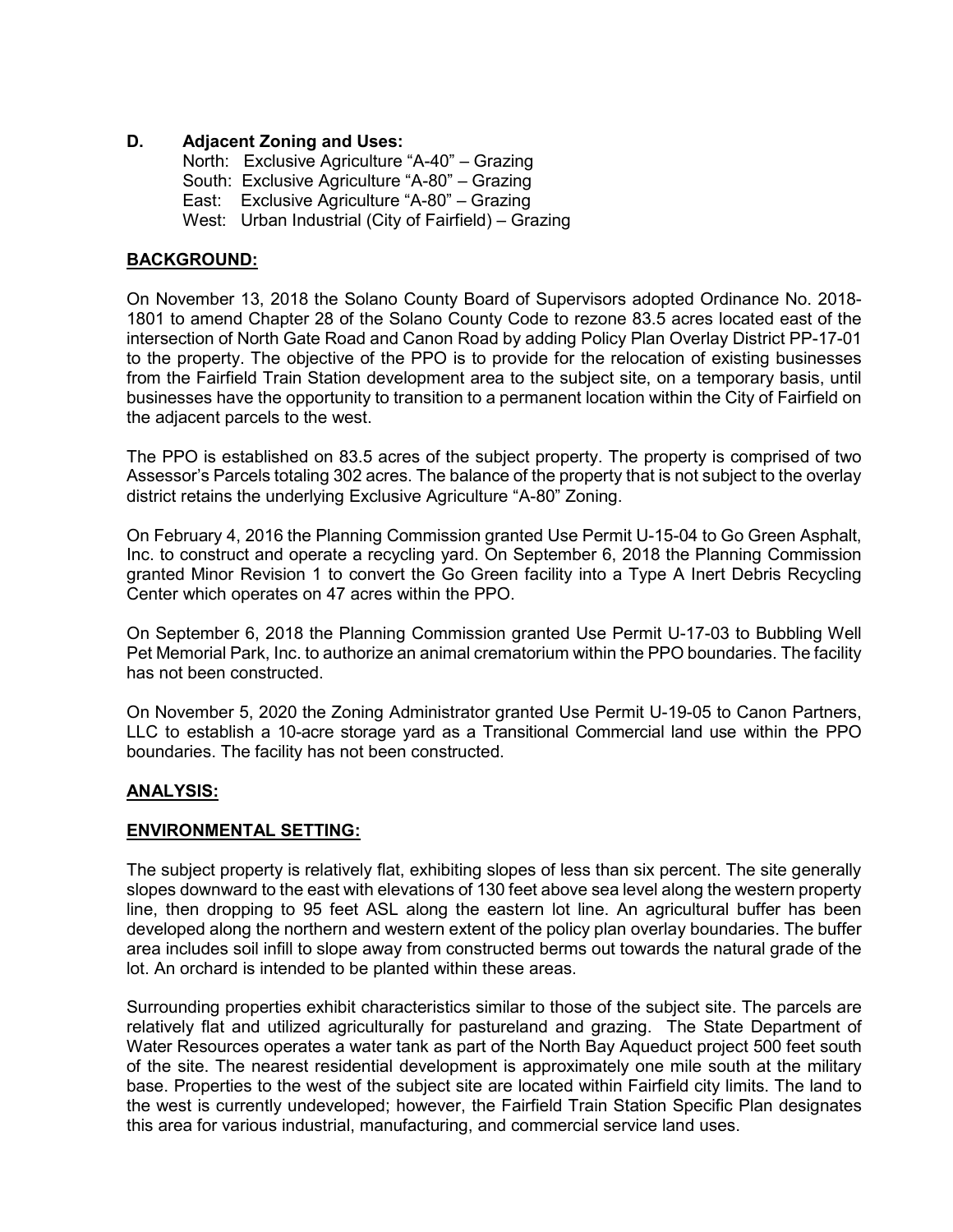### **B**. **Project Description**

As stated, the intent of the Amendment is to modify the site development plan and list of land uses. Modification to the site plan includes the removal of land use specific boundaries within the PPO to allow flexibility during the use permit process for siting particular uses. Revisions to the list of land uses include eliminating land uses which are deemed not compatible with the Transitional – Industrial nature of the overlay district such as Animal Facilities and Operations, Dwellings, and Public Assembly uses.

There are no proposed changes to infrastructure including potable water, septic system, irrigation water, fire protection, access, drainage, or stormwater retention. An area devoted to siting the leach field has been relocated to the northeast corner of the PPO, expanding the plan boundaries by six acres.

There are no proposed changes to the purpose, term, site development, and performance standards related to the PPO.

### **C. General Plan and Zoning Consistency**

The project is located within an area designated Agriculture by the Solano County General Plan Land Use Diagram. The project is also located within the Travis Reserve Area which provides for future expansion of Travis Air Force Base and support facilities for the base. The general plan designates the Travis Reserve for the "ongoing agricultural and open space uses" within the reserve area.

The property is situated within the Municipal Service Area of the City of Fairfield. Upon annexation, land uses on the property would be subject to the zoning and general plan designations of the City of Fairfield.

The subject site is zoned Exclusive Agriculture "A-80". As seen on the General Plan/Zoning Consistency Table (Table LU-7 General Plan), the zoning is consistent with the general plan designation. In addition, transitional industrial and commercial land uses are permissible within the Exclusive Agriculture and overlay zoning district.

### **D. Agency Review**

As part of the Department of Resource Management development review process, the application materials have been reviewed by various County Departments, as well as Local and Regional Agencies. The following entities may have jurisdiction over the project:

*Local Agencies*

City of Fairfield Solano County Department of Resource Management Solano Irrigation District Vaca-Elmira Fire District

*Regional and State Agencies*

Air Port Land Use Commission - Solano County Bay Area Air Quality Management District Central Valley Regional Water Quality Control Board State Department of Water Resources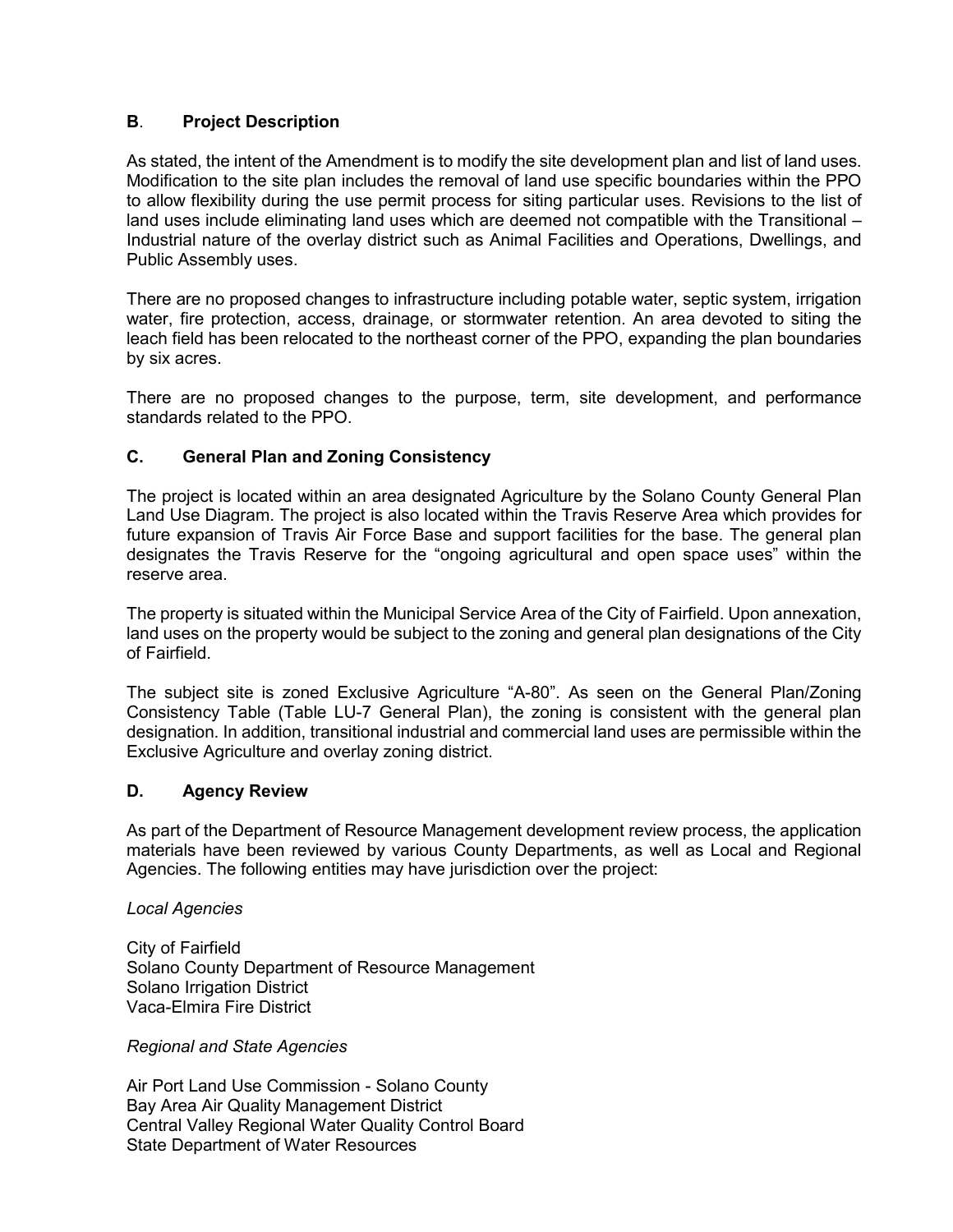# **SOLANO COUNTY PLANNING COMMISSION RESOLUTION NO. 4690**

## **RESOLUTION RECOMMENDING APPROVAL OF POLICY PLAN OVERLAY PP-17- 01 AMENDMENT NO. 1, TO THE SOLANO COUNTY BOARD OF SUPERVISORS**

**WHEREAS,** the Solano County Planning Commission, after proper notice, conducted a public hearing on May 6, 2021, related to the Canon Partners, LLC project; and

**WHEREAS,** after considering any comments received during the public review process on that document, and all public testimony offered at the hearing, the County Planning Commission has determined that a Mitigated Negative Declaration has been adopted November 13, 2018 which reflects the County of Solano's independent judgement and analysis and that there is no affect to the physical environment by the proposed amendment; and

**WHEREAS**, after public testimony and due deliberation, the Solano County Planning Commission has determined that the proposed amendment is appropriate and desirable and is consistent with the General Plan and underlying zoning, as amended.

**RESOLVED**, that the Solano County Planning Commission does hereby recommend approval of the proposed policy plan overlay ordinance including the Land Use and Development Standards and Policy Plan Overlay Development Plan attached hereto as Exhibit One and Exhibit Two.

#### \* \* \* \* \* \* \* \* \* \* \* \* \* \* \* \* \* \* \* \*

I hereby certify that the foregoing resolution was adopted at the regular meeting of the Solano County Planning Commission on May 6, 2021 by the following vote:

| AYES: | Commissioners          |  |
|-------|------------------------|--|
| NOES: | <b>Commissioners</b>   |  |
|       | ABSTAIN: Commissioners |  |
|       | ABSENT: Commissioners  |  |
|       |                        |  |

By: \_\_\_\_\_\_\_\_\_\_\_\_\_\_\_\_\_\_\_\_\_\_\_\_\_\_\_\_

Terry Schmidtbauer, Secretary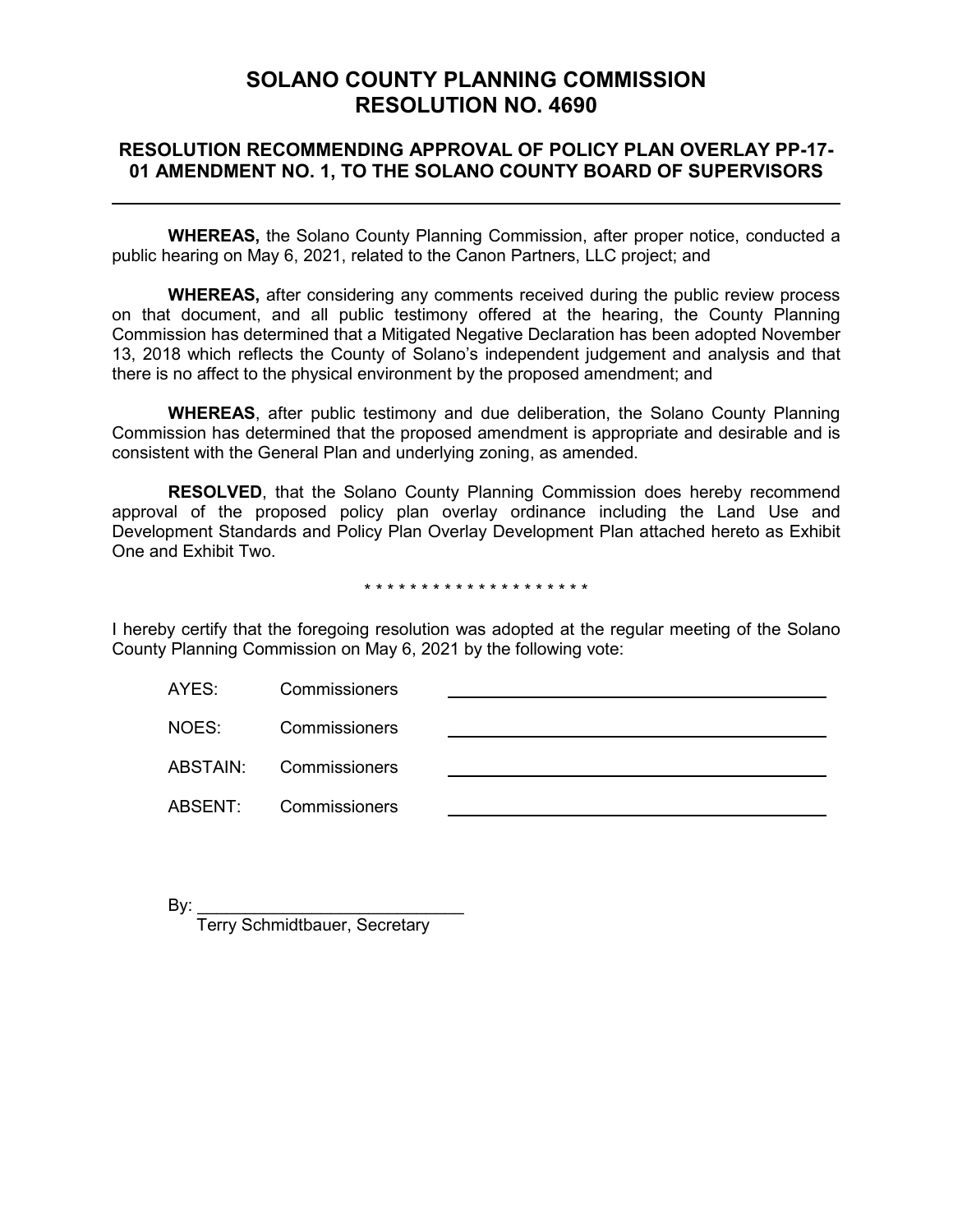## **Exhibit One of Attachment A Planning Commission Resolution No. 4690**

# **Canon Partners LLC Policy Plan Overlay District PP-17-01 AMENDMENT No. 1 Land Use and Development Standards**

### **Statement of Purpose**

The purpose and intent of this Policy Plan Overlay District (PP-17-01) is to provide for the establishment of general and specific site development standards for the limited term use of the project site during the construction and relocation of land uses within the Fairfield Train Station Specific Plan area. Under this policy plan overlay, development of the property shown on the Site Development Plan is consistent with the General Plan and the underlying Exclusive Agriculture Zoning District.

### **Limited Term**

A use permit shall be required whenever development is proposed within the policy plan overlay development plan area. Any use permit granted within the policy plan overlay shall be issued for a fixed term, not to exceed ten (10) years, commencing on the effective date of PP-17-01. One extension for up to ten years may be granted if, at the time of the extension request, the City of Fairfield has approved the extension of municipal services to the designated Fairfield Train Station Specific Plan area just west of the project site within the City of Fairfield. The provision of municipal services to Fairfield Train Station Specific Plan area would allow for the relocation of permitted uses from within the policy plan overlay area.

### **Allowed Uses and Permit Requirements**

Table 28.68.17-01 identifies the land uses allowed within the policy plan overlay and the land use permit required to establish each use. In addition to the land use permit required by Table 28.68.17-01, special requirements may also apply to certain uses.

### **Land Use Regulations**

Where the last column in Table 28.68.17-01 (Land Use Regulations) includes a section number, e.g. 28.71.20(A), the zoning regulations in the referenced section apply to the use. Where the last column includes a chapter number, e.g. Chapter 13.6, the regulations in the referenced Solano County Code apply to the use. Provisions in other sections of this Zoning Ordinance may also apply.

### **Prohibited Uses**

All uses not specifically identified herein as permitted uses, accessory, or conditional uses are prohibited within the area shown on the Development Plan.

### **Site Development and Other Standards**

All uses shall comply with the provisions of Article IV, Section 28-90 Site Development and Other Standards which includes standards for parking, signs and other project elements.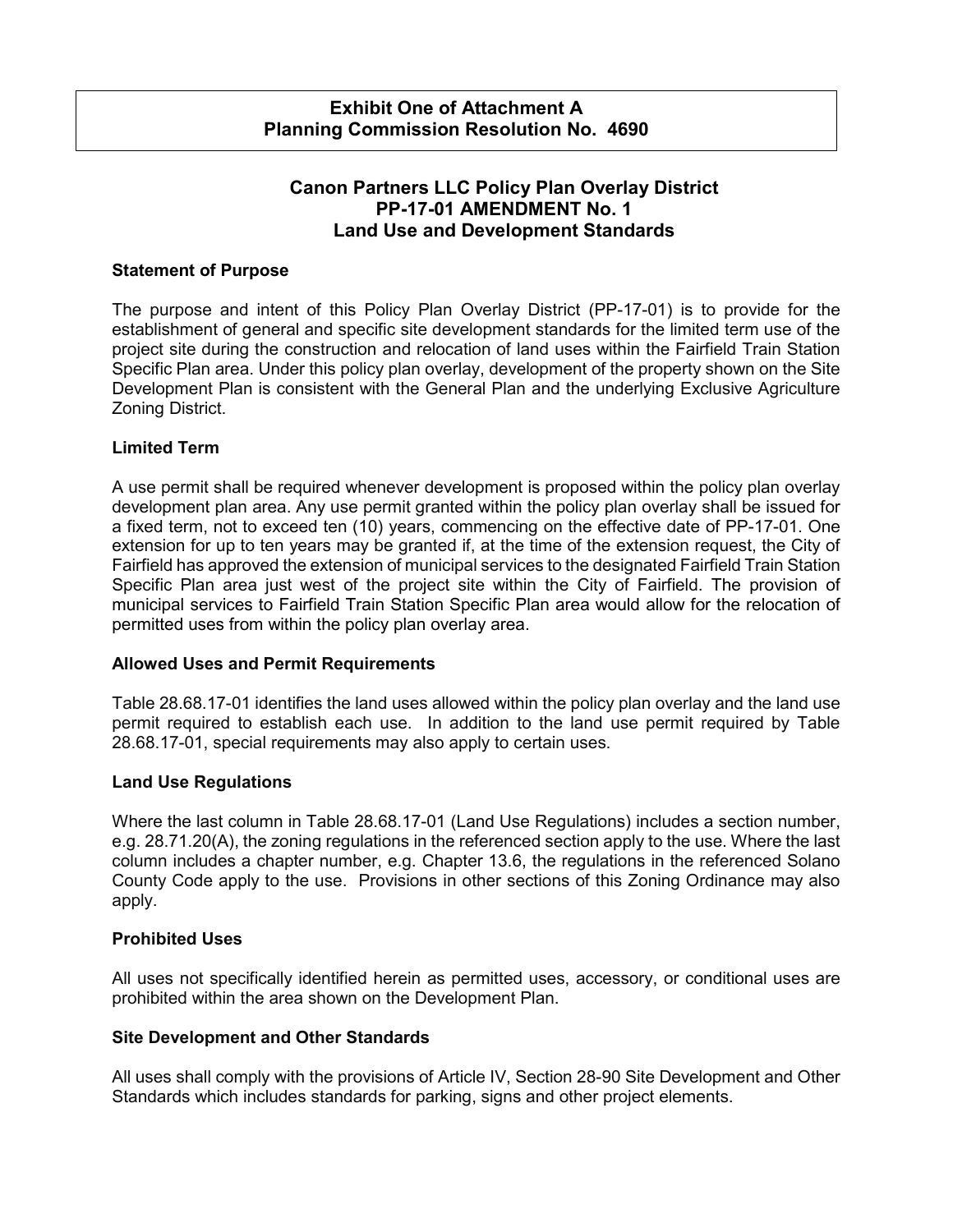#### **Architectural Review**

Architectural Approval may be required for certain uses in compliance with Section 28.102 (Architectural Approval).

#### **Performance Standards**

**Limitations -** The construction, occupancy, and use of proposed buildings and surrounding lease areas shall be in accord with the plans and information submitted with Policy Plan Overlay application PP-17-01 and as approved by the Solano County Board of Supervisors.

**Prevention of Nuisances -** The permittee shall take such measures as may be necessary or as may be required by the County to prevent offensive noise, lighting, dust, or other impacts which constitute a hazard or nuisance to surrounding property.

**Lighting and Glare -** All lighting shall be shielded to prevent any light spillover onto surrounding properties. A lighting plan providing the location, light intensity and direction, construction and materials shall be submitted by the permittee prior to building permit issuances.

**Structures -** Any structure constructed pursuant to this Policy Plan Overlay shall be temporary in nature by use of materials that allow for quick dismantling or modular and easily movable.

**Municipal Services -** No municipal services may be extended to the subject property covered under this overlay.

**Fencing -** All fencing shall be maintained plumb, level, and in a structurally sound condition.

**Potable Water Requirements -** Per Health and Safety Code section 116275, a Public Water System permit from the State of California Water Board, Division of Drinking Water shall be obtained and maintained valid, including all operating, monitoring, reporting and notification requirements for a Public Water System shall be met. The responsibility for providing potable water to the property, which includes obtaining and maintaining compliance with the permit conditions, lies with the property owner.

The initial phase of the project includes the Bubbling Well facility, which, will derive its water supply from an on-site water well and is not considered a state regulated Public Water System. Therefore, at a minimum, the onsite water supply shall meet the same requirements as those for a State Small Water System HSC § 116275 (n), regardless of the number of connections.

This requires obtaining an annual County State Small Water System permit (CCR Title 22 §64211), and monitoring the water supply per CCR Title 22 § 64212 and 64213) for constituents and reporting test results to the Solano County Environmental Health Division at the frequency required for a State Small Water System. If there are less than 5 service connections, then coliform testing only needs to be performed annually. In the event samples do not meet drinking water standards, Environmental Health Division requires disinfection procedures and more frequent sample testing.

Environmental Health shall only permit one State Small Water System on the legal lot. Environmental Health will require a water infrastructure design plan upon initial application for the State Small Water System permit that shows how all of the business lots will be connected to the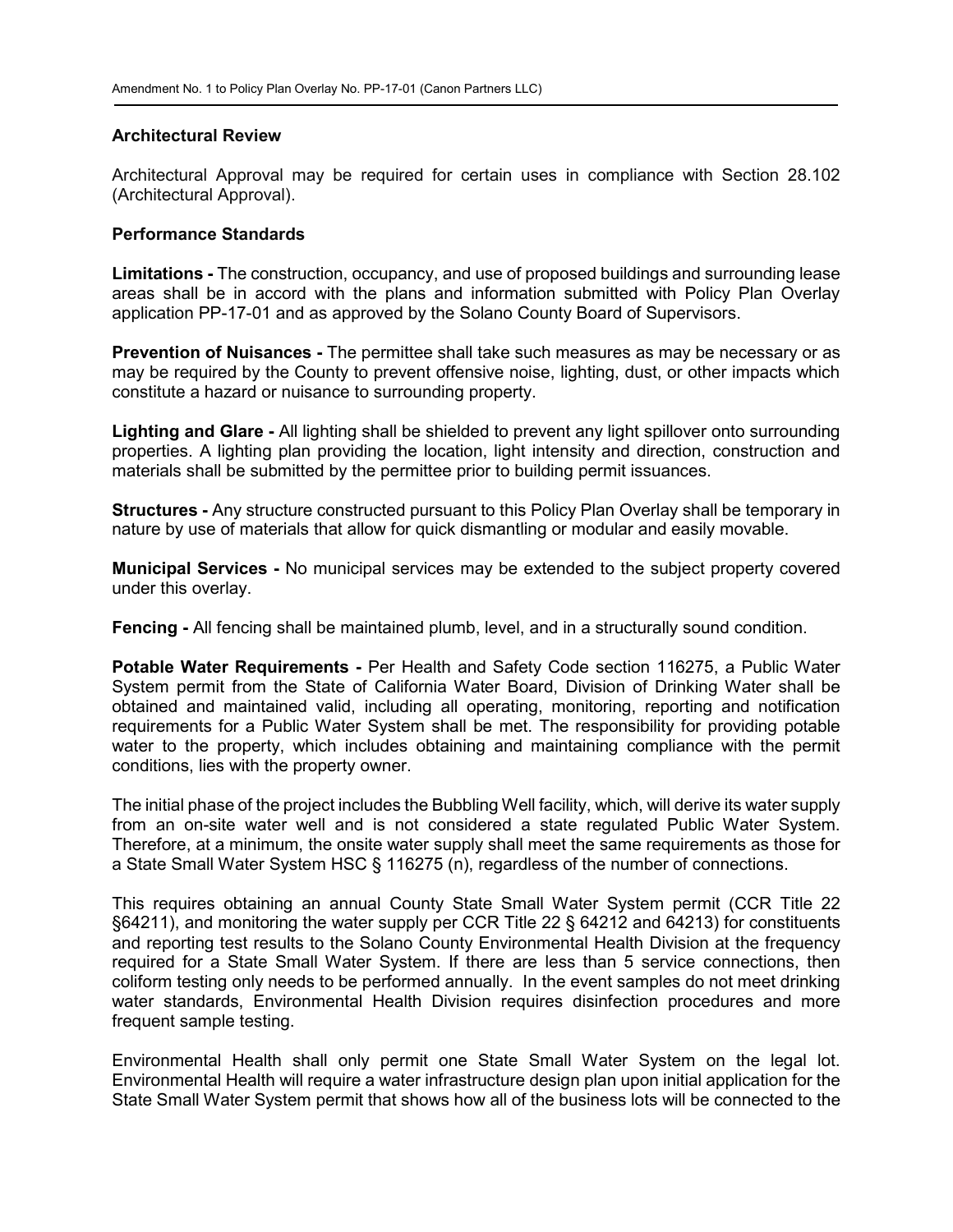water system. Multiple State Small Water System permits can be issued, if at such a time subdivision of the property occurs, creating separate legal lots.

As this is considered a temporary Policy Plan Overlay, Environmental Health shall require a post closure plan upon initial application for the State Small Water System permit. The post closure plan shall include a description of how the water infrastructure will be installed, maintained, and tracked to ensure that upon expiration of the Policy Plan Overlay all remnants of the water system infrastructure can be removed from the ground to allow for the return of the parcel to agricultural land.

Once the service population exceeds the threshold of serving 25 or more people for 60 or more days of the year, or the number of water service connections exceeds 14, the property shall obtain and maintain a Public Water System permit from the Division of Drinking Water.

The application shall be submitted and approved and all required monitoring and testing shall be conducted prior to final inspection from the Building Division.

The permittee shall certify the number of employees and customers/visitors using the water supply and the number of connections attached to the water supply to the Environmental Health Division on an annual basis.

The owner of the water supply system shall provide sample results for other constituents as required by the Environmental Health Services Division within 30 days of a written directive to provide such results.

Any cost incurred by the Environmental Health Division above that recovered through any annual permit fee for work performed associated with the water supply shall be paid at the current hourly rate for Environmental Health Division within 30 days of invoice.

**Septic System Requirements -**The design and specification of the septic system shall include plans that show the proposed system detail and the placement of the leachfield in the area tested and identified for leachfield construction.

The site testing and an on-site sewage disposal system design shall be prepared by a Professional Civil Engineer, Certified Engineering Geologist, or a Registered Environmental Health Specialist. The designer shall certify and stamp the design prior to approval of the on-site sewage disposal system permit.

The onsite sewage disposal system shall not serve more than one parcel. Solano County Code Chapter 6.4 does not apply to a Community Sewage Disposal System. A Community Sewage Disposal System is defined in Chapter 6.4 as a system that accepts sewage from two or more separate lots.

Septic system design for capacity greater than 10,000 gallons per day shall require permitting through the State Water Board.

**Fire Protection Requirements -** An onsite fire protection system for the proposed buildings shall be designed, installed, and maintained by the permittee, including provision for the adequate storage of water for fire suppression purposes. The permittee shall hire a qualified fire prevention engineer to prepare a fire protection plan for the property which shall be approved by the Fire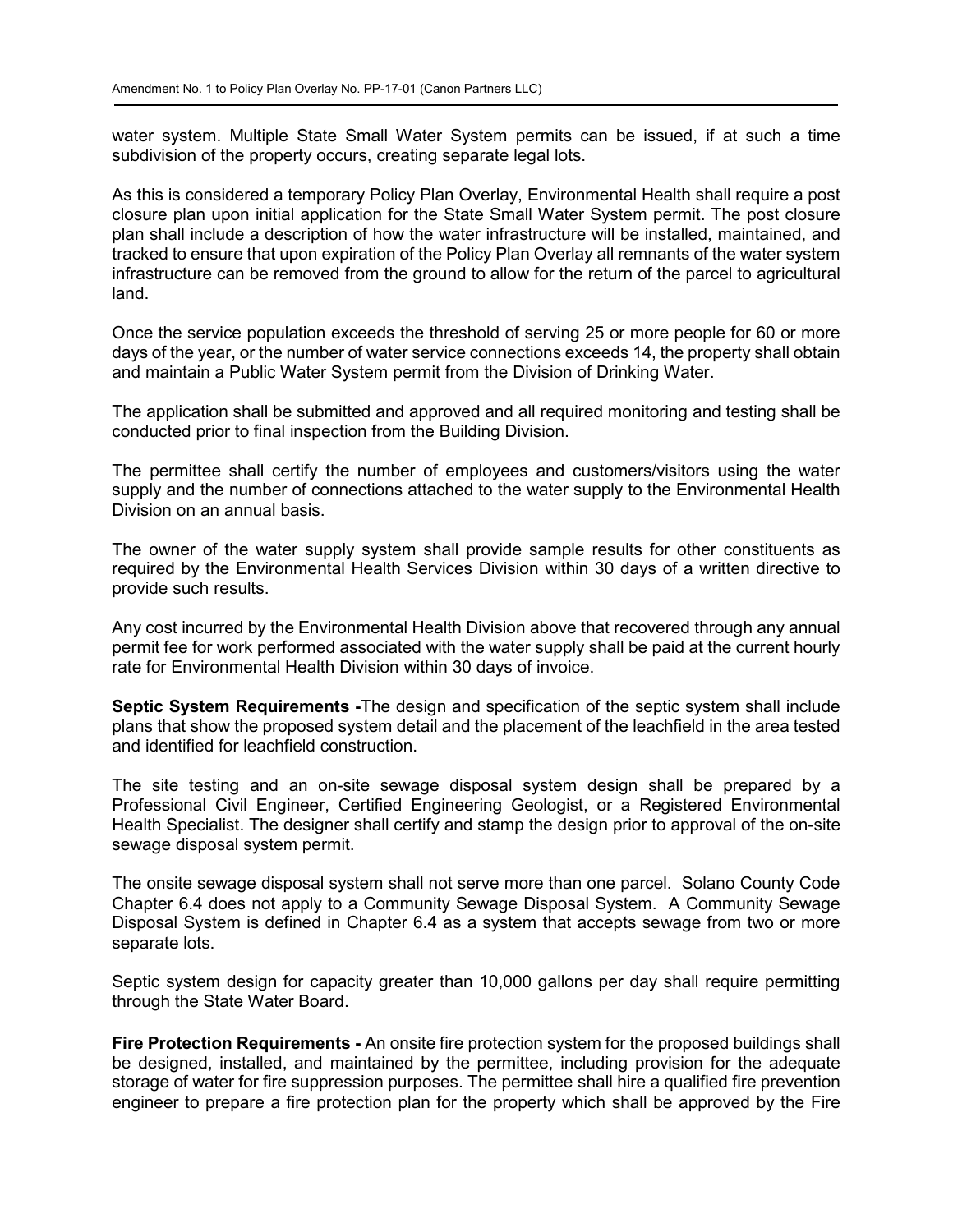Protection District and the County of Solano prior to building permit issuances.

**Dust Control -** The permittee shall implement a plan for dust control which shall include, at a minimum, the following items:

- a. All material stockpiled on site shall be sufficiently watered to prevent fugitive dust from leaving property boundaries and causing a public nuisance. Watering shall occur at least once a day with complete site coverage, preferably in the mid-morning hours.
- b. All on site areas with vehicle traffic shall be watered periodically or have dust palliatives applied for stabilization of dust emissions.
- c. All trucks hauling dirt, sand, aggregates or other loose materials shall be covered or shall maintain at least two feet of freeboard (i.e. minimum vertical distance between top of load and trailer).

**Site Appearance -** The permittee shall maintain the project site in a neat and orderly manner and kept free of accumulated debris or junk.

**Drainage Improvements -** The permittee shall furnish a hydrologic study prepared by a licensed civil engineer to demonstrate that permanent storm drain facilities can be designed and constructed within the Policy Plan Overlay to satisfy County Code section 31-26 and Section 31- 30 "General Design Principles and Standards" showing no increased rate of run off. All current County and State stormwater requirements must be met. The applicant will need to indicate the general location of significant storm drainage improvements on the grading permit site plan. The site plan will need to show that surface water runoff created by any impervious surface on site is retarded by appropriate structural and vegetative measures so that flow rates at the discharge point don't exceed flows prior to any historical development on site. Such improvements need to be contained within the property boundary.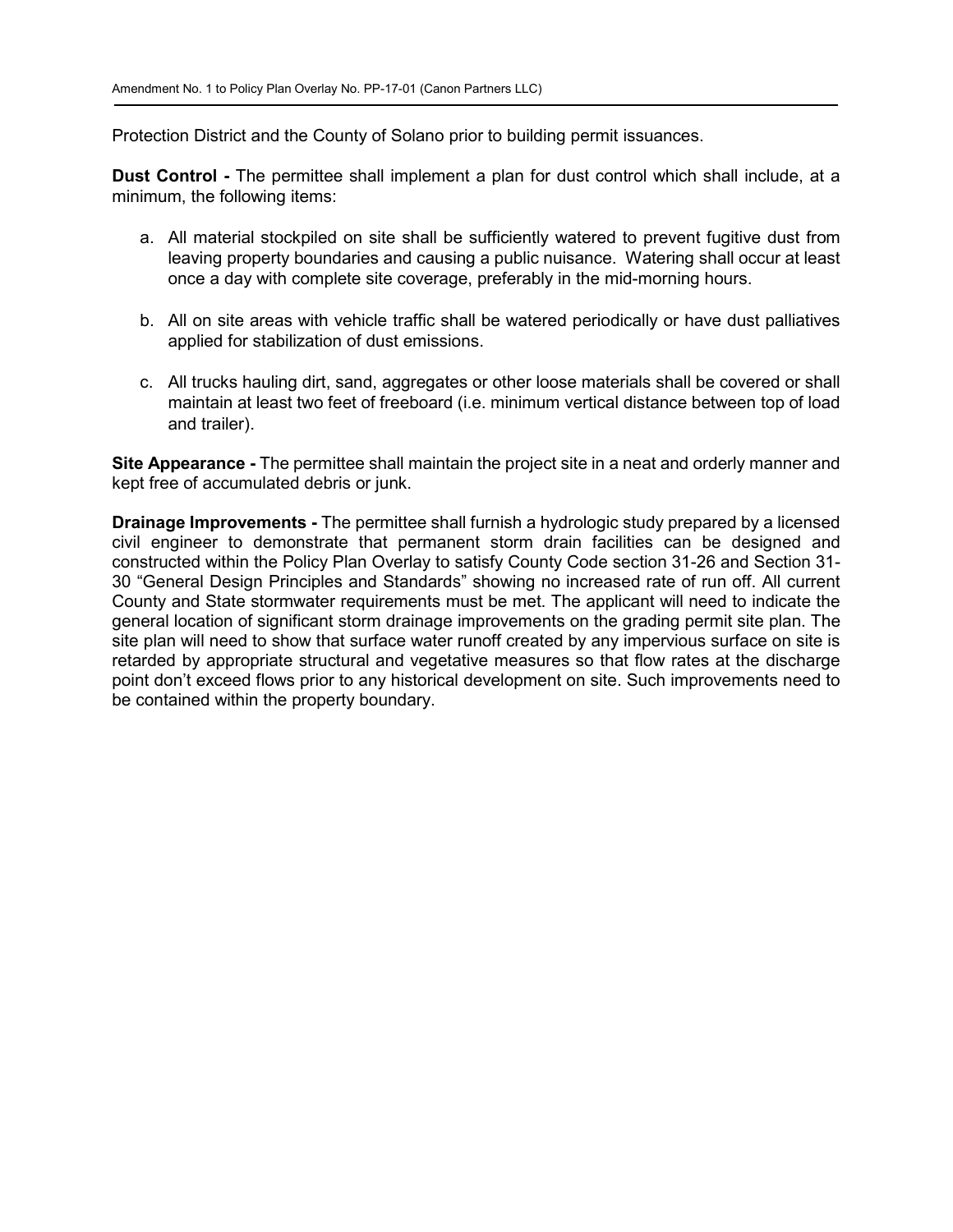## **TABLE A 28.68.17-01 TABLE of ALLOWED USES and PERMIT REQUIREMENTS within the TRANSITIONAL INDUSTRIAL DEVELOPMENT PLAN AREA**

| $A =$ Allowed by Right, $AP =$ Administrative Permit, $MUP =$ Minor Use Permit, $UP =$ Use Permit, - - - = Prohibited |                                                              |                               |                                                         |
|-----------------------------------------------------------------------------------------------------------------------|--------------------------------------------------------------|-------------------------------|---------------------------------------------------------|
| <b>ALLOWED USES*</b><br>See Definitions Section 28-01 <sup>*</sup>                                                    |                                                              | Permit<br><b>Requirements</b> | <b>Land Use Regulations**</b><br>**See Section 28-70.10 |
|                                                                                                                       |                                                              | PP-17-01                      |                                                         |
|                                                                                                                       | <b>AGRICULTURAL USES</b>                                     |                               |                                                         |
|                                                                                                                       | A. CROP PRODUCTION AND GRAZING                               |                               |                                                         |
|                                                                                                                       | Agricultural accessory structures                            | <b>MUP</b>                    | 28.71.10(B)(1)                                          |
|                                                                                                                       | Cultivated and irrigated farming                             | <b>MUP</b>                    | 28.71.10                                                |
|                                                                                                                       | Non-irrigated and non-cultivated farming,                    |                               |                                                         |
|                                                                                                                       | Grazing                                                      | <b>MUP</b>                    | 28.71.10                                                |
|                                                                                                                       | Grazing or pastured livestock                                | <b>MUP</b>                    | 28.71.10                                                |
|                                                                                                                       | Pastured Poultry                                             |                               |                                                         |
|                                                                                                                       | <b>B. AGRICULTURAL PROCESSING USES</b>                       |                               |                                                         |
|                                                                                                                       | <b>Agricultural processing facility</b>                      |                               |                                                         |
|                                                                                                                       | Aquaculture                                                  |                               |                                                         |
|                                                                                                                       | Nursery with public sales                                    | <b>MUP</b>                    | $28.71.20(A) \& (B)(2)$                                 |
|                                                                                                                       | Winery                                                       |                               |                                                         |
|                                                                                                                       | C. ANIMAL FACILITIES AND OPERATIONS                          |                               |                                                         |
|                                                                                                                       | Confined animal facility, including dairy                    |                               |                                                         |
|                                                                                                                       | <b>Fowl and Poultry Ranch</b>                                |                               |                                                         |
|                                                                                                                       | <b>Hog Ranch</b><br>Slaughterhouse                           |                               |                                                         |
|                                                                                                                       | D. OTHER AGRICULTURAL OPERATIONS                             |                               |                                                         |
|                                                                                                                       | Agricultural employee housing                                |                               |                                                         |
|                                                                                                                       | Commercial Auction and Agricultural                          |                               |                                                         |
|                                                                                                                       | <b>Equipment Sales</b>                                       | <b>MUP</b>                    | $28.71.40(A) \& (B)(2)$                                 |
|                                                                                                                       | <b>HCD Agricultural employee housing</b>                     |                               |                                                         |
|                                                                                                                       | <b>Labor</b> Camp                                            |                               |                                                         |
|                                                                                                                       |                                                              |                               |                                                         |
|                                                                                                                       | <b>Temporary Commercial Coach</b>                            |                               |                                                         |
|                                                                                                                       | <b>RESIDENTIAL USES</b>                                      |                               |                                                         |
|                                                                                                                       | A. DWELLINGS                                                 |                               |                                                         |
|                                                                                                                       | <b>Primary Dwelling</b>                                      |                               |                                                         |
|                                                                                                                       | <b>Secondary Dwelling</b>                                    |                               |                                                         |
|                                                                                                                       | <b>Second Kitchen</b>                                        |                               |                                                         |
|                                                                                                                       | <b>Cannabis Cultivation</b>                                  |                               |                                                         |
| <b>B.</b>                                                                                                             | <b>TEMPORARY RESIDENTIAL USES</b>                            |                               |                                                         |
|                                                                                                                       | Security quarters for a construction site                    |                               |                                                         |
|                                                                                                                       | (commercial coach, manufactured home or                      | <b>MUP</b>                    | 28.72.20(A) & (B)(1)                                    |
|                                                                                                                       | recreational vehicle)                                        |                               |                                                         |
|                                                                                                                       | Temporary Manufactured Home Storage                          | <b>MUP</b>                    | 28.72.20(A) & (B)(4)                                    |
|                                                                                                                       | Temporary single family home                                 |                               |                                                         |
| $C_{\bullet}$                                                                                                         | AGRICULTURAL AND ANIMAL FACILITIES INCIDENTAL TO A RESIDENCE |                               |                                                         |
|                                                                                                                       | <b>Small Kennel or Cattery</b>                               |                               |                                                         |
|                                                                                                                       | Stable, private                                              |                               |                                                         |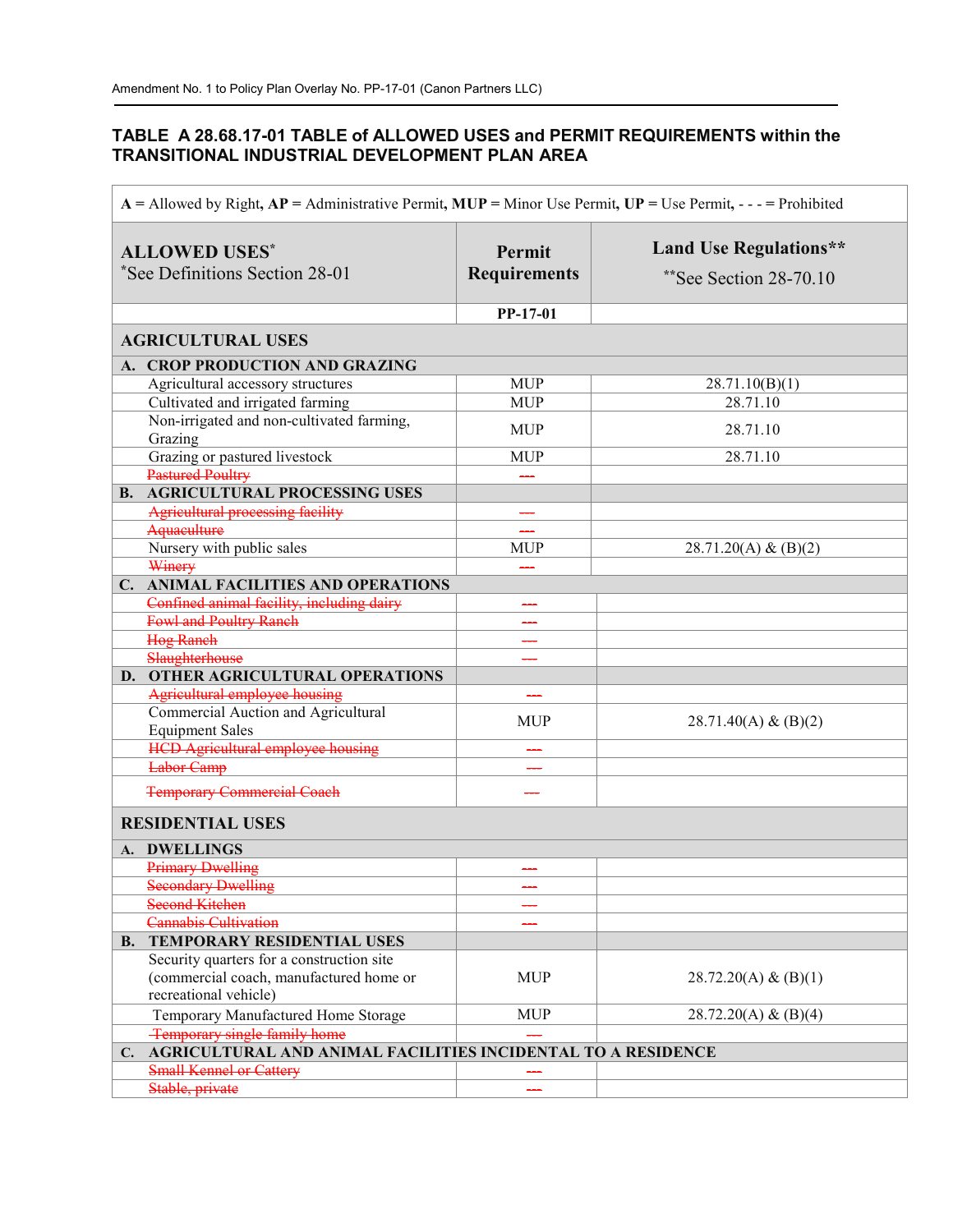| <b>OTHER RESIDENTIAL USES</b><br>D.                    |                          |  |
|--------------------------------------------------------|--------------------------|--|
| <u>Lattage Industry</u><br><del>Comazo munistr</del> y |                          |  |
| Hame Occupation<br><del>nome occupanon</del>           | $\overline{\phantom{a}}$ |  |

|    | RECREATION, EDUCATION AND PUBLIC ASSEMBLY USES       |            |                      |  |
|----|------------------------------------------------------|------------|----------------------|--|
|    | <b>RECREATION USES</b>                               |            |                      |  |
|    | Boating or swimming facility on existing<br>waterway |            |                      |  |
|    | Hunting or fishing club                              |            |                      |  |
|    | Public open space area                               |            |                      |  |
|    | Stable, public without horse shows                   |            |                      |  |
|    | <b>B. EDUCATION USES</b>                             |            |                      |  |
|    | Agricultural education                               |            |                      |  |
|    | C. PUBLIC ASSEMBLY USES                              |            |                      |  |
|    | <b>Limited Special Event</b>                         |            |                      |  |
|    | <b>Public Stable with Horse Shows</b>                |            |                      |  |
|    | Special Events Facility (other than winery or        |            |                      |  |
|    | agricultural processing facilities)                  |            |                      |  |
|    | <b>RETAIL AND OFFICE USES</b>                        |            |                      |  |
|    | A. RETAIL USES                                       |            |                      |  |
|    | Farm/Ranch Supply Store                              | <b>MUP</b> | 28.74.10(A) & (B)(5) |  |
|    | Roadside Stand                                       |            |                      |  |
|    | <b>B. OFFICE USES</b>                                |            |                      |  |
|    | <b>Agricultural Research Facility</b>                |            |                      |  |
|    | <b>TOURIST USES</b>                                  |            |                      |  |
|    | A. AGRITOURISM                                       |            |                      |  |
|    | <b>Agricultural Homestay</b>                         |            |                      |  |
|    | <b>Vacation House Rental</b>                         |            |                      |  |
|    | <b>B. TEMPORARY AGRITOURISM</b>                      |            |                      |  |
|    | Amusement and entertainment uses                     |            |                      |  |
|    | <b>Certified Farmers Market</b>                      |            |                      |  |
|    | Seasonal Sales Lot                                   | <b>MUP</b> | 28.75.20(A) & (B)(3) |  |
|    | <b>COMMERCIAL SERVICE USES</b>                       |            |                      |  |
|    | A. AGRICULTURAL SERVICES                             |            |                      |  |
|    | Agricultural commercial kitchen                      |            |                      |  |
|    | Agricultural trucking services and facility          | <b>MUP</b> | 28.76.10(A) & (B)(2) |  |
|    | Airfield or heliport, agricultural                   |            |                      |  |
|    | Commercial farm equipment fabrication and<br>repair  | <b>MUP</b> | 28.76.10(A)          |  |
|    | Custom farm services                                 | <b>MUP</b> | 28.76.10(A)          |  |
|    | Storage and sale of agricultural service             | <b>MUP</b> | 28.76.10(A)          |  |
|    | products (fertilizer/fuel)                           |            |                      |  |
| В. | <b>COMMERCIAL SERVICES</b>                           |            |                      |  |
|    | Large Animal Hospital or Veterinary Clinic           | <b>MUP</b> | 28.76.20(A) & (B)(1) |  |
|    | <b>Kennel or Cattery, Large</b>                      |            |                      |  |
|    | <b>Transitional Commercial</b>                       | <b>MUP</b> | 28.76.20(A) & (B)(3) |  |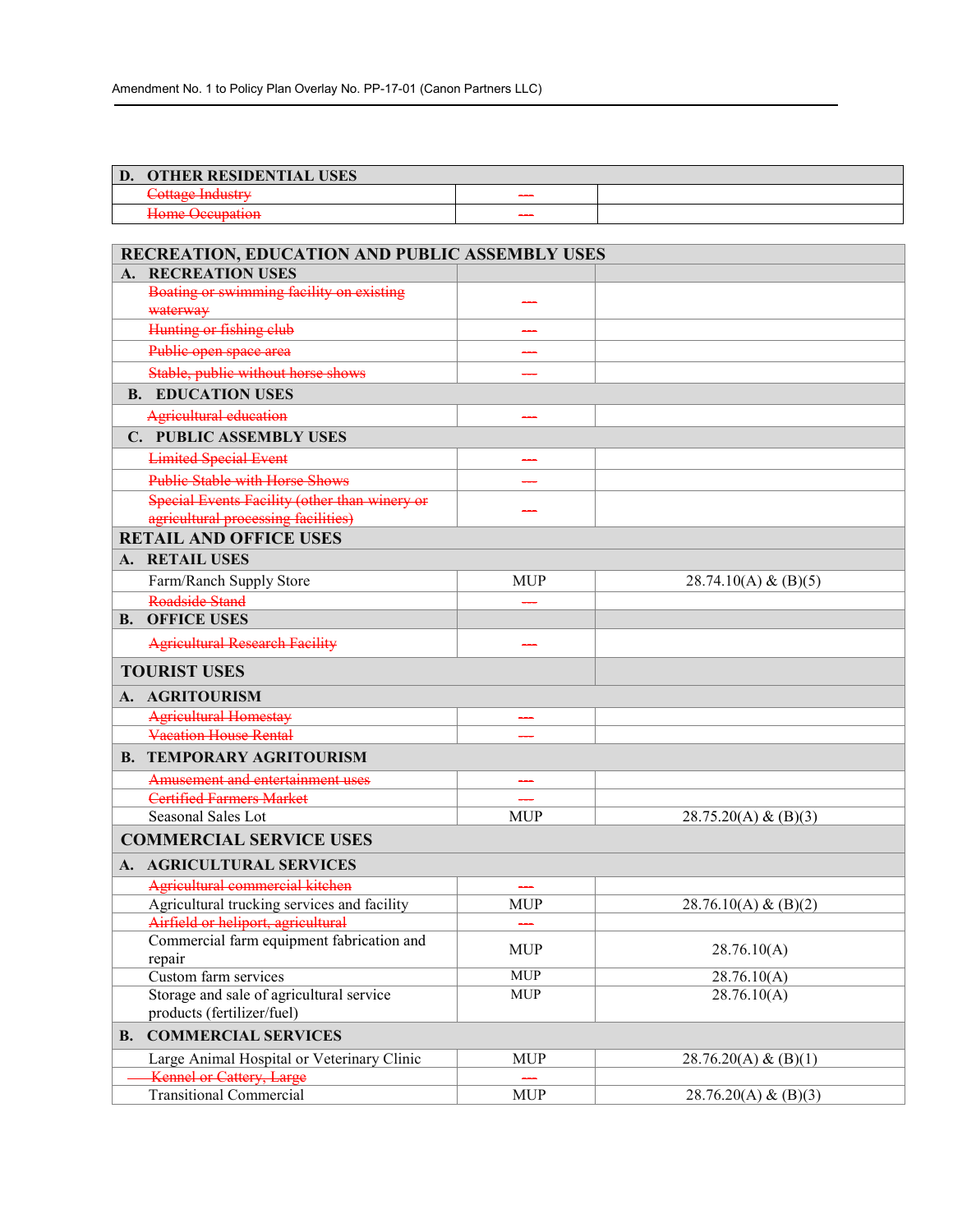| <b>INDUSTRIAL, MANUFACTURING, PROCESSING AND WHOLESALE USES</b>                                         |                                             |                       |  |  |
|---------------------------------------------------------------------------------------------------------|---------------------------------------------|-----------------------|--|--|
| <b>Transitional Industrial</b>                                                                          | <b>MUP</b>                                  | 28.77.10(A) & (B) (4) |  |  |
|                                                                                                         | <b>COMMUNICATION AND INFRASTUCTURE USES</b> |                       |  |  |
| A. COMMUNICATION USES                                                                                   |                                             |                       |  |  |
| Wireless communication facilities                                                                       |                                             |                       |  |  |
| Co-locations                                                                                            | <b>MUP</b>                                  | 28.78.10(A) & 28.81   |  |  |
| New towers                                                                                              | <b>MUP</b>                                  |                       |  |  |
| <b>B. INFRASTRUCTURE USES</b>                                                                           |                                             |                       |  |  |
| Commercial solar energy facility                                                                        |                                             |                       |  |  |
| Commercial wind turbine generator                                                                       |                                             |                       |  |  |
| <b>Injection Well</b>                                                                                   |                                             |                       |  |  |
| Non-commercial wind turbine                                                                             |                                             |                       |  |  |
| 100 feet or less in height                                                                              | <b>MUP</b>                                  | 28.80                 |  |  |
| Over 100 feet in height                                                                                 | <b>MUP</b>                                  |                       |  |  |
| Oil or gas well                                                                                         | <b>MUP</b>                                  |                       |  |  |
| Pipeline, transmission or distribution line, in<br>R.O.W.                                               | <b>MUP</b>                                  | 28.78.20(A) & (B)(8)  |  |  |
| Refuse, disposal, incineration, recycling or<br>composting                                              | <b>MUP</b>                                  | 28.78.20(B)(3)        |  |  |
| Surface mining operation                                                                                |                                             |                       |  |  |
| Utility facility or infrastructure, outside of<br>R.O.W                                                 | <b>MUP</b>                                  | 28.78.20(A) & (B)(9)  |  |  |
| <b>C. PUBLIC SERVICE USES</b>                                                                           |                                             |                       |  |  |
| <b>Public Service Facility</b>                                                                          |                                             |                       |  |  |
| D. TEMPORARY CONSTRUCTION AND INFRASTRUCTURE                                                            |                                             |                       |  |  |
| Concrete/asphaltic concrete mixing plant                                                                | <b>MUP</b>                                  | 28.78.40(A) & (B)(2)  |  |  |
| Construction storage yard                                                                               | <b>MUP</b>                                  | 28.78.40(A) & (B)(2)  |  |  |
| Construction office, storage, stockpiling, or<br>construction yard for public infrastructure<br>project | <b>MUP</b>                                  | 28.78.40(A) & (B)(3)  |  |  |
| Meteorological tower                                                                                    |                                             |                       |  |  |
| <b>RESOURCE PROTECTION USES</b>                                                                         |                                             |                       |  |  |
| Conservation and mitigation bank                                                                        |                                             |                       |  |  |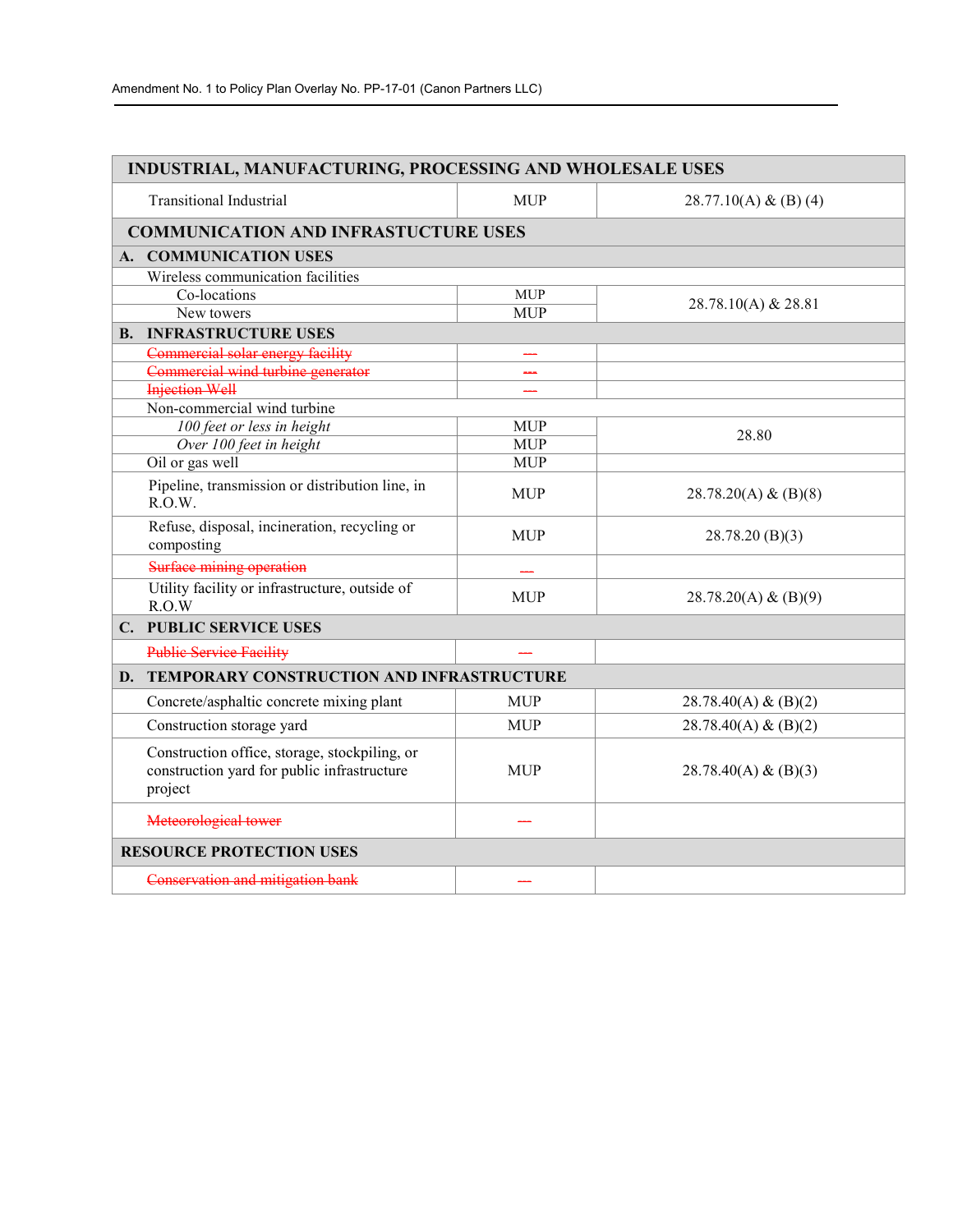#### **General site and building standards**

Subdivisions, new land uses**,** main buildings including temporary residential uses, and alterations to existing land uses and buildings, shall be designed, constructed, and/or established in compliance with the applicable development standards delineated or referenced in Table B 28.68.17-01.

### **TABLE B 28.68.17-01 of DEVELOPMENT STANDARDS**

| Development Standards for Main Building & Temporary Residential Uses |                                                                                                                                  |  |
|----------------------------------------------------------------------|----------------------------------------------------------------------------------------------------------------------------------|--|
|                                                                      | <b>PP-17-01</b>                                                                                                                  |  |
| <b>MAIN BUILDING</b>                                                 |                                                                                                                                  |  |
| Setbacks to Property Lines <sup>(1)</sup>                            |                                                                                                                                  |  |
| Front                                                                | 30 feet, but at least 50 feet from the street centerline and unless otherwise<br>indicated by building lines on the Zoning Maps. |  |
| Sides (each)                                                         | 20 feet                                                                                                                          |  |
| Rear                                                                 | 25 feet                                                                                                                          |  |
| Between structures <sup>(2)</sup>                                    | $10$ feet                                                                                                                        |  |
| Height limit                                                         | 35 feet, and as allowed by 28-93 Special regulations                                                                             |  |
| Height limit for agricultural<br>processing uses                     | 50 feet, and as allowed by 28-93 Special regulations                                                                             |  |

#### **Notes:**

 $\sim$ 

(1) Other setbacks may be required for specific uses listed in Table 28.68.17-01, as provided elsewhere in this Chapter.

(2) Other separation between structures may be required by County Building Code.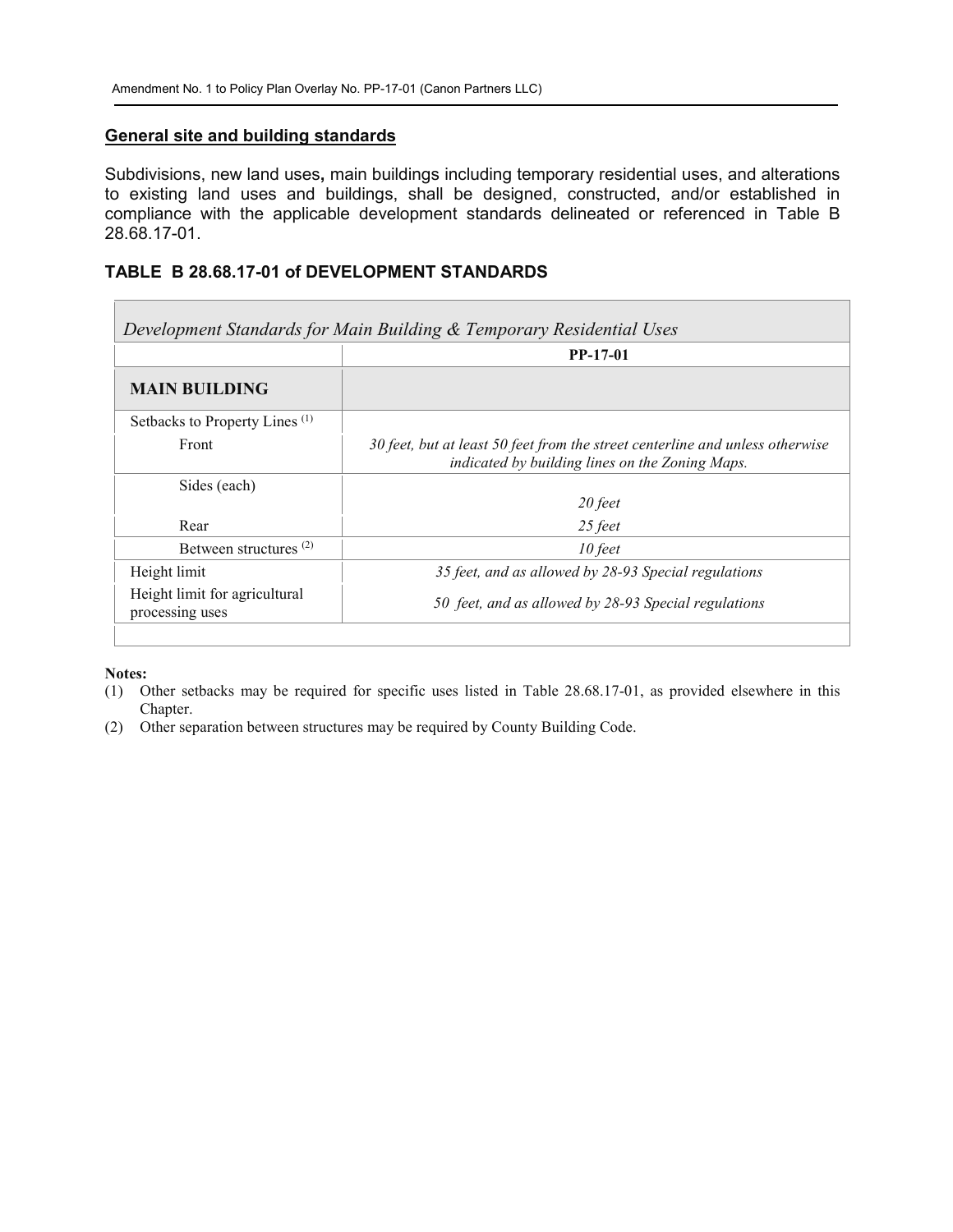#### **Accessory Buildings and Structures**

New accessory buildings and other structures, including alterations to existing accessory buildings and other structures, shall be designed, constructed, and/or established in compliance with the applicable development standards in Section 28.71.10(B)(1) and in the table below.

### **TABLE C 28.68.17-01 of DEVELOPMENT STANDARDS, ACCESSORY BUILDINGS**

|                                                  | DEVELOPMENT STANDARDS FOR ACCESSORY BUILDINGS                                                                                                 |
|--------------------------------------------------|-----------------------------------------------------------------------------------------------------------------------------------------------|
|                                                  | <b>PP-17-01</b>                                                                                                                               |
| <b>AGRICULTURAL ACCESSORY BUILDINGS (1)</b>      |                                                                                                                                               |
| Setbacks <sup>(2)</sup>                          |                                                                                                                                               |
| Attached                                         | An accessory building attached to the main building shall comply with the<br>setback requirements for the main building                       |
| Detached                                         |                                                                                                                                               |
| Front                                            | 60 feet or on the rear $50\%$ of the lot                                                                                                      |
| Sides (each)                                     | 20 feet                                                                                                                                       |
| Rear                                             | 20 feet                                                                                                                                       |
| Between structures                               | 10 feet from any dwelling or other main building on the same lot<br>Stables: 20 feet from any dwelling or other main building on the same lot |
| Height limit                                     | 35 feet, and as allowed by 28-93 General Building regulations                                                                                 |
| Height limit for agricultural<br>processing uses | 50 feet, and as allowed by 28-93 Special regulations                                                                                          |
| Parking                                          | As required by 28-94, Parking Requirements                                                                                                    |
| Signs                                            | See Section 28.96 Signs                                                                                                                       |
| <b>RESIDENTIAL ACCESSORY BUILDINGS (1)</b>       |                                                                                                                                               |
|                                                  | PP-17-01                                                                                                                                      |
| Setbacks <sup>(2)</sup>                          |                                                                                                                                               |
| Attached                                         | An accessory building attached to the main building shall comply with the<br>setback requirements for the main building                       |
| Detached                                         |                                                                                                                                               |
| Front                                            | 60 feet or on the rear 50% of the lot                                                                                                         |
| Sides (each)                                     | 20 feet                                                                                                                                       |
| Rear                                             | 20 feet                                                                                                                                       |
| Between structures                               | 10 feet from any dwelling or other main building on the same lot<br>Stables: 20 feet from any dwelling or other main building on the same lot |
| Height limit                                     | 35 feet, and as allowed by 28-93 Special regulations                                                                                          |
| Parking                                          | As required by 28-94, Parking Requirements                                                                                                    |
| Signs                                            | See Section 28.96 Signs                                                                                                                       |
| Notes                                            |                                                                                                                                               |

(1) Does not include a secondary dwelling as defined in Section 28-01.

(2) Other separation between structures may be required by County Building Code.